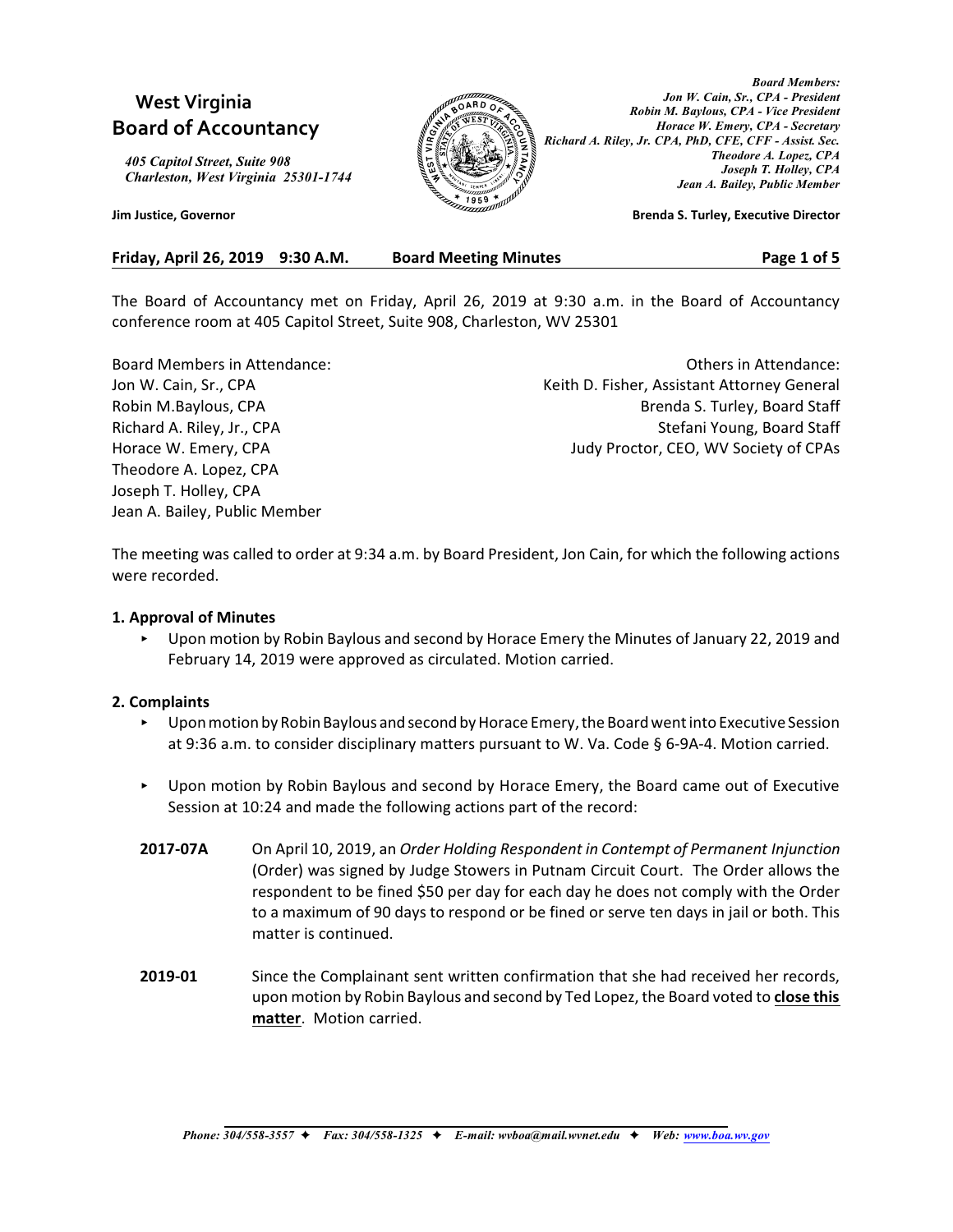- 2019-02 All of these matters are complaints against the same Respondent. Upon motion ٠
- 2019-05 by Robin Baylous and second by Horace Emery, the Board directed the Assistant
- 2109-06 Attorney General to combine these matters in a board-generated complaint and
- 2019-08 give the Respondent thirty (30) days to respond. If the Respondent fails to answer,
- 2019-09 a Hearing will be scheduled in this matter. Motion carried.
- 2019-03 Since the Complainant provided an email on February 12, 2019 requesting to withdraw this complaint, upon motion by Robin Baylous and second by Horace Emery, the Board found no probable cause and voted to dismiss this matter. Motion carried.
- 2019-04 Since the Respondent in this matter is due to be sentenced in federal court in June 2019, upon motion by Robin Baylous and second by Horace Emery, the Board voted to wait until after the sentencing before making a decision regarding the appropriate action in this matter. This matter is continued.
- 2019-07 After a review of the circumstances surrounding this matter, upon motion by Robin ь Baylous and second by Horace Emery, the Board found no probable cause and closed this matter. Motion carried.
- Peer Review Matters: Board members were informed of two peer review matters that were not ▶ fully resolved that the Complaint Committee will continue to follow. No action required from Board members.
- Firm Matters: Board members were informed about three firms the Complaint Committee had been following.
	- $Firm #1:$ Since the firm had complied with all of the Board requirements, the Board closed this matter.
	- Firm  $#2$ : This firm has an active Accounting Corporation through the Secretary of State's Office and advertises through Facebook and Linked In. The firm failed to renew the firm permit as of July 1, 2018. Upon motion by Robin Baylous and second by Horace Emery, the Board directed the Executive Director to reach out to the firm by phone call and letter as one last attempt for compliance. If the firm fails to comply, the Board directed the Executive Director to notify the Secretary of State's office and request that they administratively revoke/dissolve the firm. Motion carried.
	- $Firm # 3$ With the death of the sole CPA-owner, and the subsequent withdrawal of the CPA with majority ownership, this business no longer meets the requirements to continue to operate as an Accounting Corporation. Upon motion by Robin Baylous and second by Horace Emery, the Board directed the Executive Director to write a letter to the Secretary of State's Office requesting administrative revocation of the Accounting Corporation. Motion carried.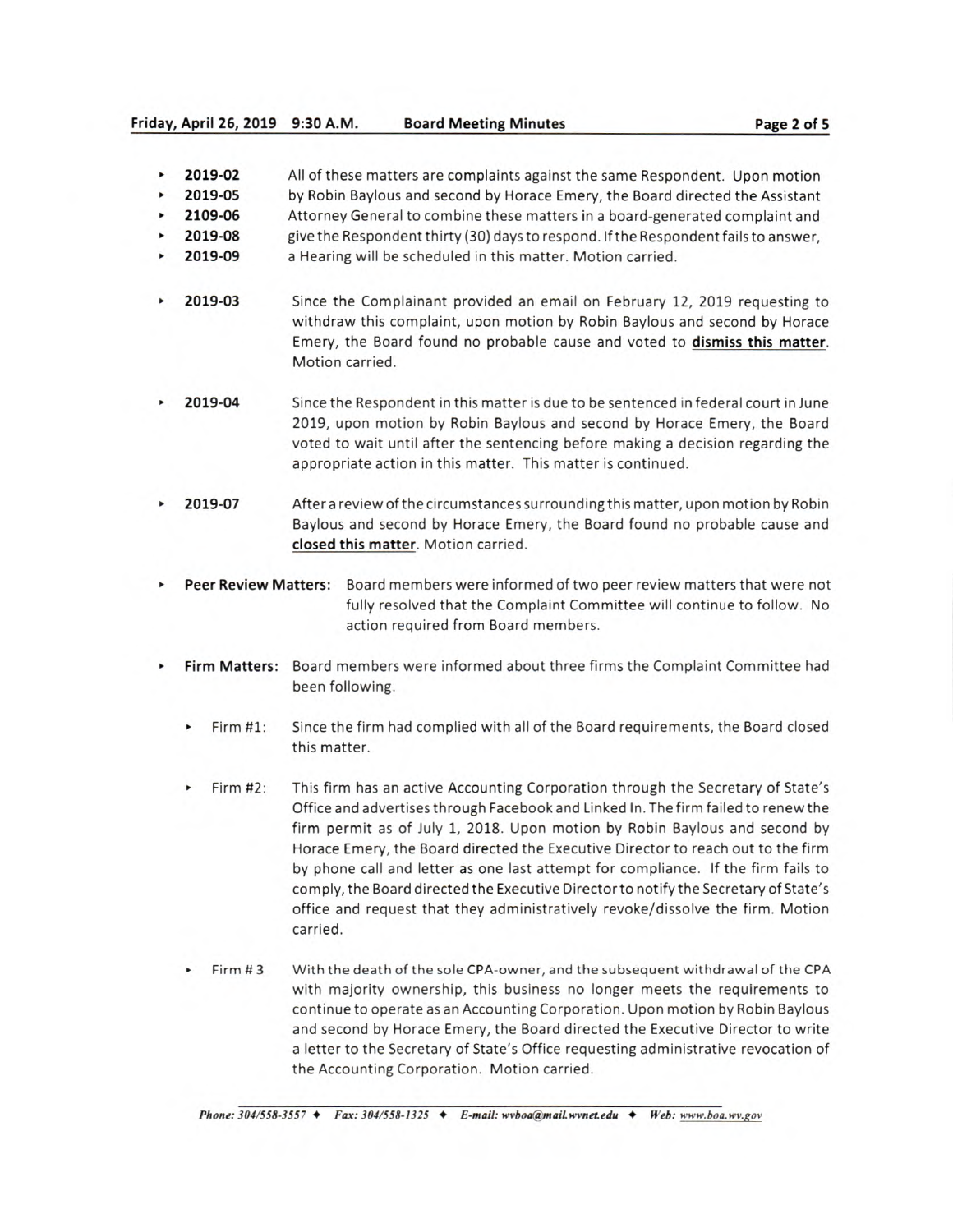### 3. Financial Report / P Card / Budget

The Board received the Receipts and Disbursements Report for the period ending March 31, 2019 as follows:

| Beginning Cash Balance, July 1, 2018 | \$578,701.46 |
|--------------------------------------|--------------|
| <b>Total Receipts</b>                | 125,902.08   |
| <b>Total Disbursements</b>           | 282,588.43   |
| Ending Cash Balance, March 31, 2019  | \$422,105.11 |

- ► Upon motion by Robin Baylous and second by Horace Emery, the Board ratified the P-Card purchases for 2019 Q1. Motion carried.
- ► Upon motion by Horace Emery and second by Robin Baylous, the Board approved the budget as submitted. Motion carried.

#### **4. CPA Examination**

- ▶ Upon motion by Robin Baylous and second by Jean Bailey, the Board approved the listing of candidates who passed the Examination during 2019 Q1. Motion carried.
- The Board reviewed the listing of the two West Virginia exam candidates who received the AICPA's prestigious Elijah Watts Sells in 2018. The two West Virginia candidates were Sarah Henderson and Cailin Yoho Thompson.
- Board members reviewed information and transcripts concerning an exam applicant who took required courses via community college after achieving a baccalaureate degree. Upon motion by Robin Baylous and second by Horace Emery, the Board requested the Exam candidate to provide the syllabi to determine if the courses are suitable for credit. Dick Riley and Jean Bailey will review and advise re: acceptability. Should a similar incident occur in the future, the courses will be reviewed on a case-by-case basis. Motion carried.

## 5. Licensing / CPE / Firms

- > Board members reviewed the 2018 CPE Non-Compliance reports.
- > Board members reviewed two requests for waiver of the CPE late filing fee. Upon motion by Dick Riley and second by Horace Emery, the Board denied both requests for waiver. The CPE Coordinator will notify the licensees. Motion carried.
- The Executive Director reported the status of the ongoing review of the Eligibility Questions on all applications and renewals.
- The Executive Director reported that, after reviewing the ALD listing of names received from NASBA, there were approximately 175 people who may possibly receive a letter. Assistant Attorney General and Executive Director will collaborate on template letter to send to these individuals.
- VV Society of CPAs CEO, Judy Proctor, requested that the Board notify the Society when a disciplinary action is finalized and ready for publication on the web site.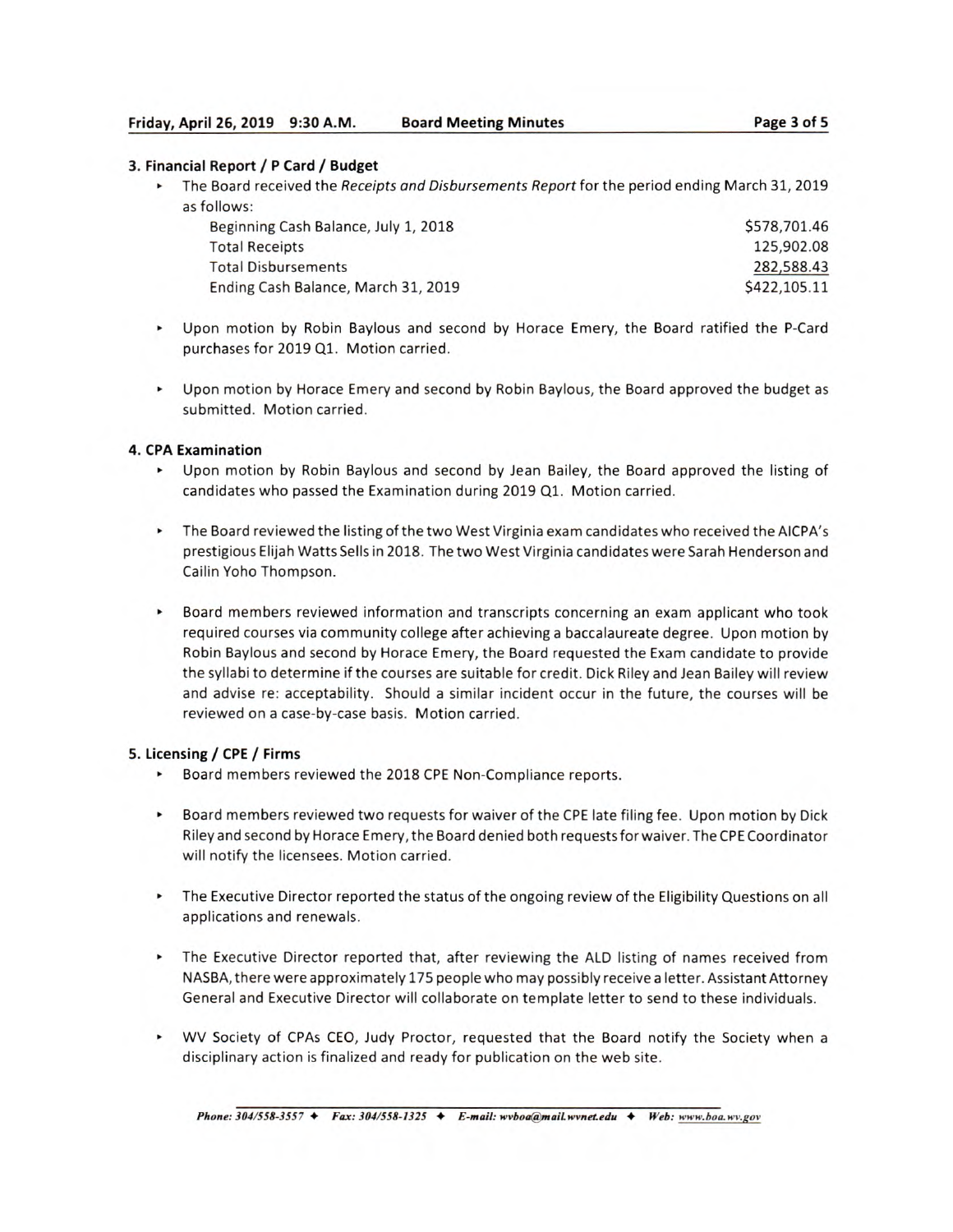#### 6. Legislature

- > Upon motion by Dick Riley and second by Horace Emery, the Board approved the proposed rules as provided by the Assistant Attorney General and Executive Director. The only suggested change was to remove the comma and replace it with a period at 2.10 - "Military families" definition. This rule change was implemented to satisfy a legislative requirement to eliminate first time licensure fees for low income and military families. (SB 396 - 2019 legislative session). The rules also include language to accommodate year-round CPA Examination testing. When the Proposed Rules are filed with the Secretary of State's Office, the 30-Day Comment Period Notice will be posted to the website and the licensees, firms, CPA Exam Candidates and CPA-Inactives are to be notified via email. Motion carried.
- The Board reviewed HB 2004. Board members noted that the Executive Director had tried to phone the Department of Education regarding the requirements of this legislation. Since there is no deadline for filing rule changes to accommodate the requirements of this bill, the Board tabled the discussion until further information is received from the Education Department.
- The Board reviewed HB 2204 which prohibits state licensing boards from hiring lobbyists signed by the Governor on March 19, 2019 and effective May 30, 2019.

The Board called a Lunch Break at 12:24 p.m. The meeting was called back to order at 1:07 p.m.

#### 7. NASBA / AICPA

- The Board reviewed the listing of upcoming NASBA meetings. Robin Baylous, Horace Emery, Jean Bailey, Jon Cain, and Joseph Holley expressed an interest in attending the Eastern Regional Meeting in Washington DC on June 11-13, 2019.
- The Board reviewed the annual requirement for Board members to secure antitrust training annually. The Executive Director updated the Board regarding the antitrust video prepared by NASBA and for review on their site.
- Board members were informed that Dan Dustin, NASBA Vice President, State Board Relations, has requested to attend the July 12, 2019 meeting and update Board members regarding national and local concerns. Board members approved the visit.
- The Executive Director reported that the suggested revisions had been made to the "Apply to Take" the CPA Exam" video for the Board's website. Board members directed the Executive Director to provide the link to Board members for their review and approval and to post it to the website as the Board members agree via email communication.

#### 8. Other

The Executive Director reported the dates that Glenville State College had available to host a Board meeting. Board members approved Thursday, October 24, 2019 for the Glenville meeting.